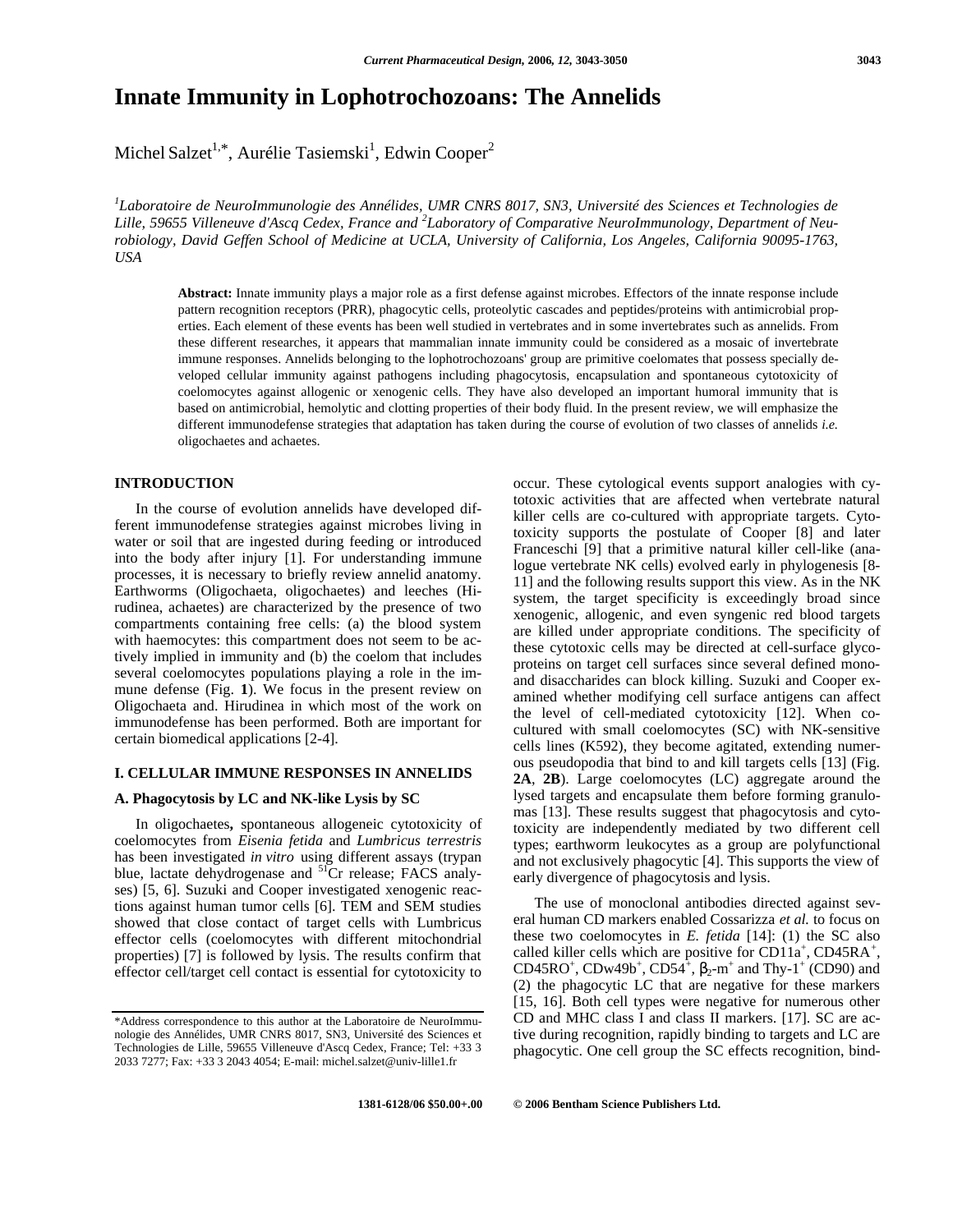

**Fig. (1).** Earthworm (*Lumbricus terrestris*) cross section through intestinal region. Annelids in general are characterized by a blood system (dorsal and ventral vessels) and a body fluid system contained in the coelomic cavities. Only the components of the coelomic fluid were shown to participate to the immune defense.

ing and killing, whereas cleaning up the remaining debris rests with the other cell type the LC.

In achaetes, differential CD staining at different time points following grafting experiments (four months between two transplants and specimen examination after 1 month), assume the presence of two different cell types, *i.e.* NK-like cells and  $CD8<sup>+</sup>$  cells in the medicinal leech (generally classified as cytotoxic lymphocytes in vertebrates) [18, 19]. These coelomocytes are selectively stimulated by different antigens [19]. De Eguileor and colleagues using morphological and immunocytochemical approaches have analyzed the migratory behavior of cells involved in inflammatory responses of *Glossiphonia complanata* [18]. Like other annelids, leech leukocytes phagocytose and encapsulate foreign material selectively depending upon size [20]. Encapsulation is optimally visible when a parasite has been completely coated and isolated by a thick melanotic capsule [20]. Wounding in leeches is accompanied by "leucopoiesis", as it is generally accepted in vertebrates. In fact, in transplanted/wounded leeches, massive proliferation of lymphocyte-like cells stemming from a single cluster has been observed [20].

# **II. HUMORAL IMMUNE RESPONSES IN ANNELIDS**

#### **A. Is There Evidence of Complement Like Activity?**

Both, cellular and humoral immune reactions in annelids are increased in response to an inflammatory or intracoelomic injection of foreign material. Certain annelid immune mechanisms, like NK-like activity and pore formation resemble functionally perforin and/or complement activity of vertebrates. The protective mechanisms of invertebrates consist, beyond cell immunity, of lysis and agglutination enhanced by components from the coelomic fluid like antigen binding protein, cytokines, antimicrobial substances.

Results in the field of research are numerous, especially in oligochaetes. In several experiments designed to test the possible existence of complement like activity, Cooper [21] cocultured earthworm leukocytes with various NK dependent and independent targets [21]. Since washed coelomocytes were always used in cytotoxic assays, the experiments were done to test the capacity of cell-free supernatants. Adding supernatant from coelomocytes cultured for 10 min at  $22^{\circ}C$ caused significant cytotoxicity against K562 and other human cell lines. Cytotoxicity was not evident when supernatants from the same (autogenic) or different (allogenic) earthworms were added immediately after washing, nor did cytotoxicity occur when supernatants were heated at  $56^{\circ}$ C for 30 min before addition to K562 cultures. This suggests that a humoral factor-mediated component that may be complement like protein is involved in a significant percentage of target cell killings. Cytotoxicity cannot be interpreted as effected primarily by earthworm leukocytes.

#### **B. Hemolytic Substances**

### *1. A recognition Component*

A coelomic cytolytic factor (CCF) has been isolated from coelomic fluid of the earthworm *E. fetida* [22].CCF-1 shared functional analogy with vertebrate TNF based on N,N' diacetylchitobiose lectin like domain/activity, despite a gene or protein homology [23]. This suggests that CCF and TNF lectin domain have been functionally conserved in the course of evolution as a recognition mechanism during innate immune responses [24]. CCF-1 is capable of lysing different mammalian tumor cell lines but by contrast with TNF, this cytolytic activity is mediated by lysis and is not due to proteolysis. Interestingly, CCF-1 recognizes lysozyme-predigested Gram-positive bacteria or the peptidoglycan constituent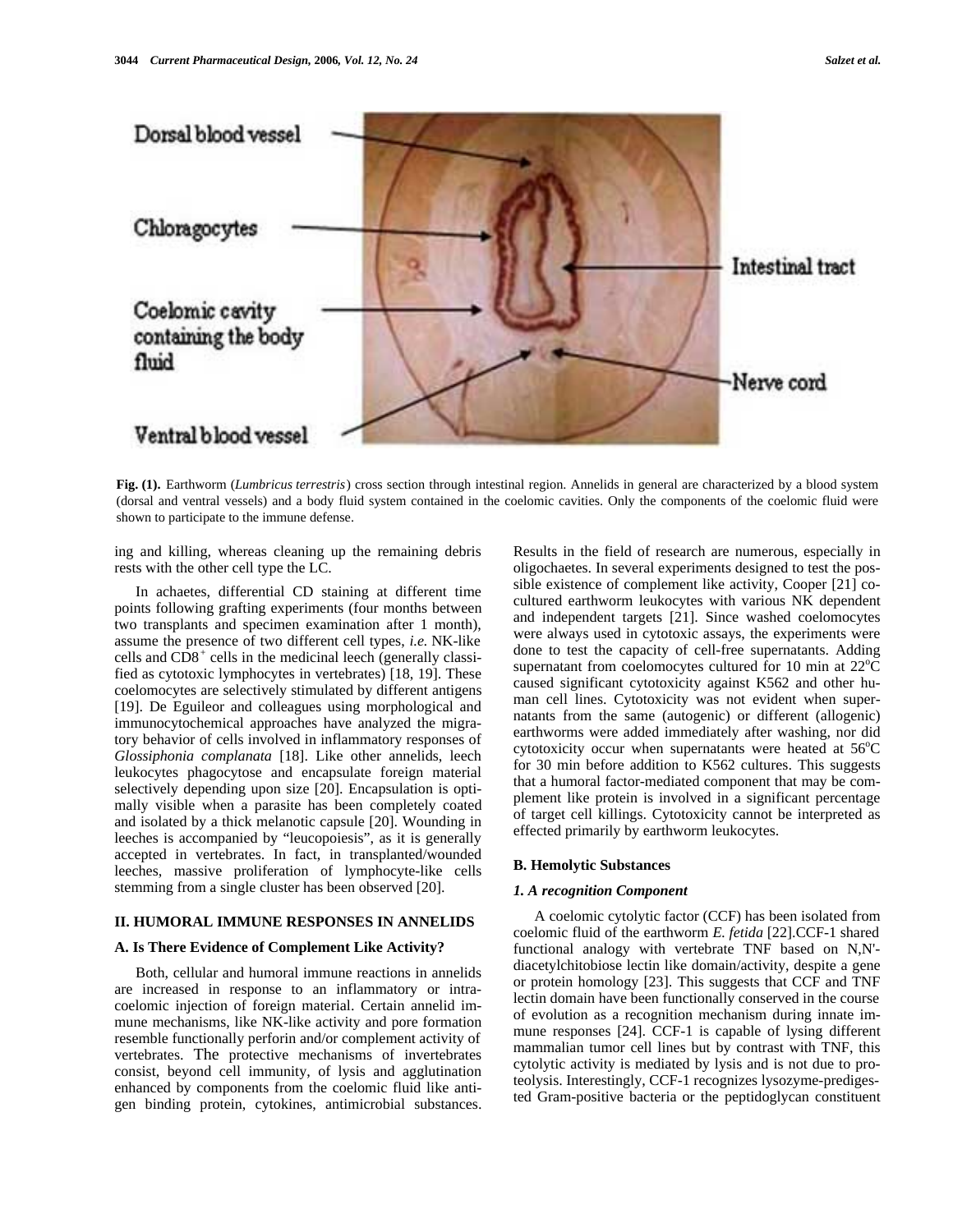

**Fig. (2). A, B:** Earthworm cytotoxic cell activity; Small effector (E) coelomocyte in contact with K562 human targets (T), before (A) and after 5 min interaction (B). (with permission from [12]). **C:** Negative staining transmission electron microscopy of eiseniapore-treated sheep erythrocyte membranes. The image clearly shows many pore-like structures with an outer diameter of 10 nm. (with permission from [27]) **D.** Immune localization of theromacin and theromyzin, two antimicrobial peptides in the leech *Theromyzon tessulatum*. Theromacin and theromyzin signals are detected in large fat cells (LFC) in close contact with the body fluid of the leech. **E:** On semi-thin sections using an immunogold procedure, positive signals to theromacin were observed at the periphery of the LFC and in coelomic cavities (CC). **F**: Confocal microscopy analysis with anti-cystatin B (green) and anti-cathepsin L (red) in large coelomic cells of the leech *Theromyzon tessulatum*.

muramyl dipeptide as well as muramic acid (Fig. **3**). The broad specificity of CCF for pathogen-associated molecular patterns results from the presence of two distinct pattern recognition domains. One domain, which shows homology with the polysaccharide and glucanase motifs of beta-1,3-glucanases and invertebrate defense molecules located in the central part of the CCF polypeptide chain, interacts with LPS and beta-1,3-glucans. The C-terminal tryptophan-rich domain mediates interactions of CCF with N,N'-diacetylchitobiose and muramic acid (Fig. **3**). These data provide evidence for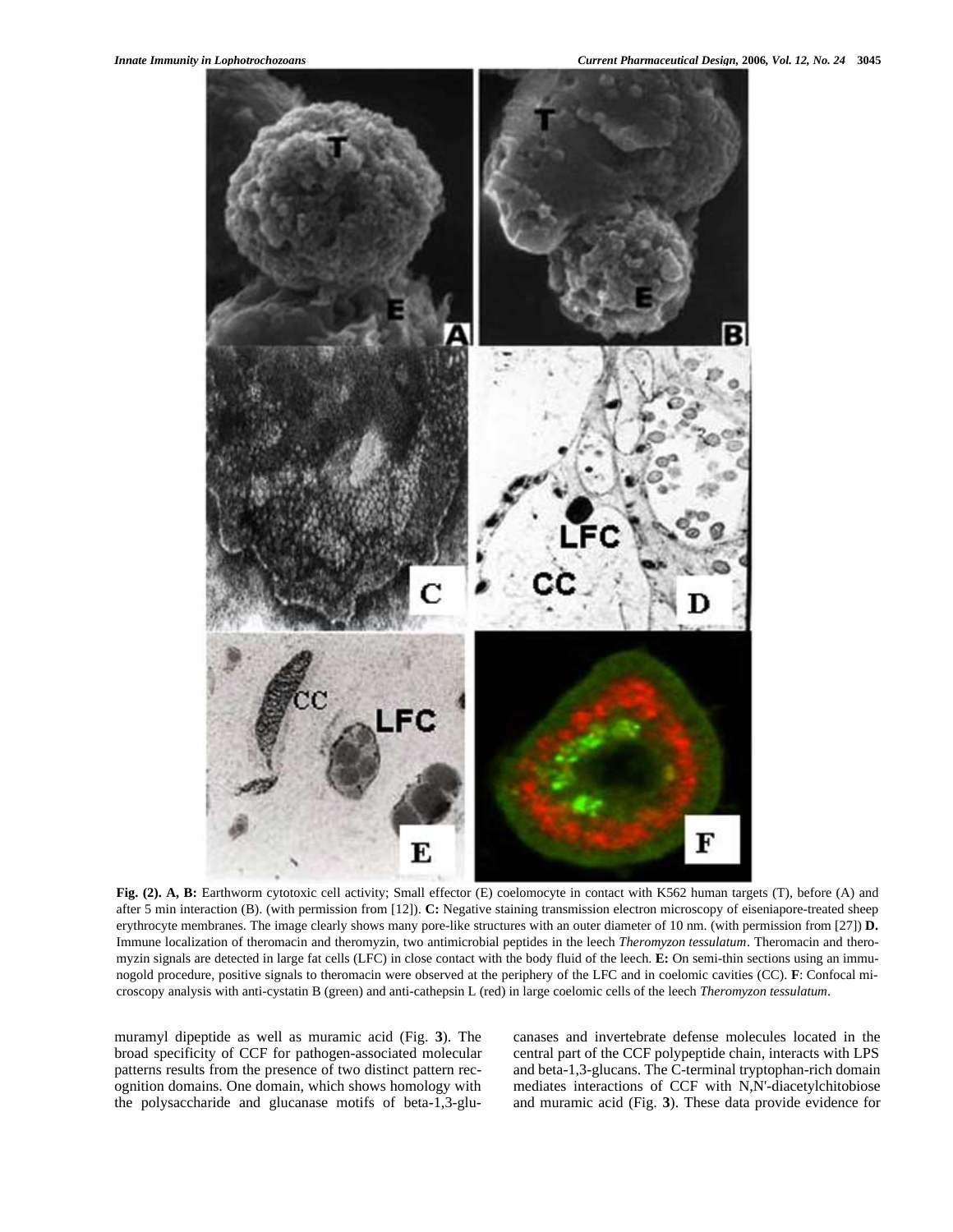the presence of spatially distinct carbohydrate recognition domains within this invertebrate immunodefense molecule [25].

#### *2. Pore Forming Molecules*

Besides CCF-1, pore-forming proteins have been characterized in the earthworm coelom: *i.e.* eiseniapore [26, 27], lysenin [28] and fetidin [29] (Table 1) These molecules bind to and disturb the lipid bilayer only when particular sphingolipids, (e.g. sphingomyelin), are present which are lacking in annelids [30, 31] . As for lysenin, cholesterol enhances eiseniapore lytic activity toward sphingomyelin-containing vesicles. Leakage of vesicles was most efficient when the lipid composition resembled that of the outer leaflet of human erythrocytes [30, 32]. Electron microscopy of erythrocyte membranes confirmed ring-shaped structures (pores). The channel complex consists of six monomers [26, 27] suggesting a plausible explanation for the mechanism by which components of the earthworm's immune system destroy nonself components (Fig. **3**).

In addition, Kauschke *et al.* have demonstrated the existence of a perforin-like protein [33, 34]. Perforin and other lytic molecules seemed to be linked. One explanation is that perforin will generates the holes in target cell membranes facilitating the entry the lytic molecules like lysenins, lysins, fetidins and the hemolysins  $(H_1, H_2, H_3)$ <sup>33.</sup> [29, 35, 36] (Table 1). Each of these molecules has been demonstrated to be active towards certain human diseases (Nieman-Pick; blood clots).

# **C. Cytokines and Mitogenic Factors**

Most of the data obtained at the present time on cytokines in invertebrates are by antibody recognition and not by sequence similarity. In annelids, the only data concerns the oligochaetes [37]. With respect to mitogenic factors, one was initially discovered in *Lumbricus* that exerts activity on T cells [38]. Later, a 60-kDa component with mitogenic activity on murine splenocytes was identified in the coelomic fluid of *E. fetida* and named CMF (Coelomic Mitogenic



**Fig. (3).** Hypothetical scheme of the putative innate immune response in earthworm involving cytotoxic factors. Septic injury provoke the release of Coelomocyte Cytolytic Factor I (CCF-I) from coelomocytes. CCF-1 possesses two distinct domains *i.e.* the N-terminal domain interacts with lipopolysaccharide and 1.3-glucans and the C-terminal domain mediates its interactions with N, N-diacetylchitibiose and muranic acid [25]. CCF-1 can trigger the prophenoloxydase cascade (pro-PO) implicating serine proteases and fetidins (Fe). CCF-1 also enhances phagocytosis by its opsonizing properties and potentiates lysis against various erythrocytes. CCF-1 can be considered as a pattern recognition molecule exerting a key role in the innate immune response of earthworm. Catalytic factors (fetidness, eiseniapore (EP), lysenins (Ly) are released from chloragocytes and coelomocytes [27-29]. These proteins bind to and disturb the lipid bilayer only when particular sphingolipids are present and perform pore channels.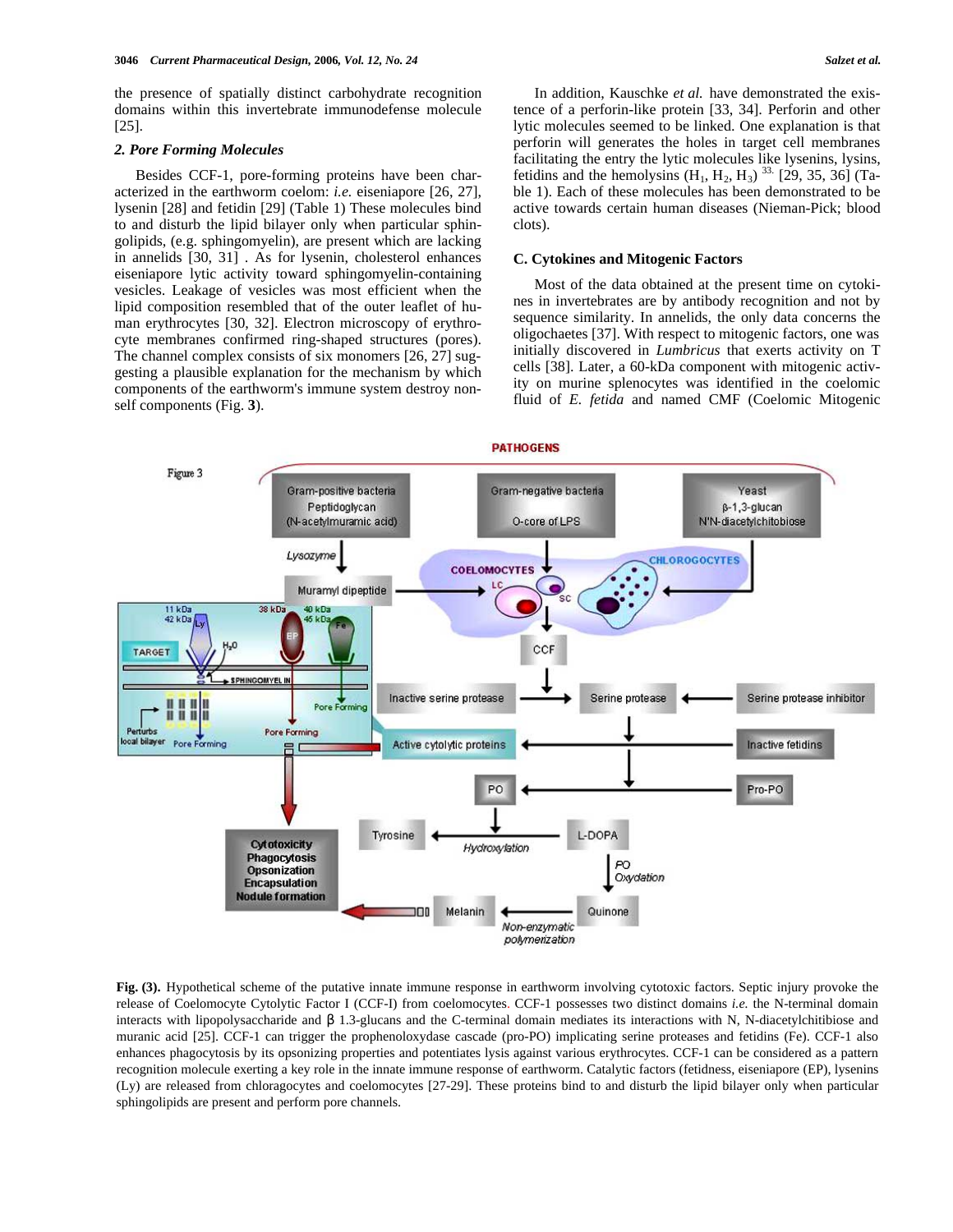Factor) [39]. CMF was found to bind ConA that could account for its ability to inhibit ConA-induced spleen cell proliferation. CMF is a trimer of a 20-kDa protein. N-terminal amino acid sequence of monomeric CMF reveals partial sequence homology with phospholipase A2 (PLA2). Moreover, CMF-enriched coelomic fluid exerts phospholipase activity comparable with that of bovine pancreatic PLA2. These results suggest that coelomic fluid of *E. foetida* contains an ubiquitous PLA2-like enzyme which might be involved in immune reactions in earthworms such as antibacterial mechanisms [39].

# **D. Antigen-Binding Proteins (ABP)**

Laulan *et al.* reported synthesis by *L. terrestris* of specific substances in response to an immunization with a synthetic hapten [40]. Tuckova *et al.* identified a 56 kDa molecule, antigen-binding protein consisting of two disulfidelinked polypeptide chains (31 and 33 kDa) both of which participate in the formation of the antigen-binding site [41]. The kinetics of ABP formation revealed that the response reached a maximum level between the 4th and the 8th day after the first dose and approximately 4 days after the second challenge. The degree of specificity of the ABP after the secondary *in vivo* challenge increased, but even so it was considerably lower than that of vertebrate immunoglobulin [42].

#### **E. Antimicrobial Proteins**

The most studied antimicrobial protein in annelids is the lysozyme [43] (Table 1). This is an enzyme that cleaves the -1-4 bonds between N acetylglucosamine and N acetylmuramic acid of Gram positive bacterial cell walls. Lysozyme is often detected using its action against *Microccocus lysodeikticus.*

In oligochaetes, background activity was 20-fold enhanced by one injection of either Gram positive or Gram negative bacteria and sheep red blood cells. Maximum induced activity occurred 4-5 hr after injection. Transcription and translation regulation of lysozyme have been investigated by Hirigoyenberry *et al.* [44]. Besides, lysozyme activity, the coelomic fluid of the earthworm *E.fetida andrei* exhibits antibacterial, hemolytic and hemagglutinating activities (See the cytotoxicity section). These activities are mainly mediated by two proteins, named fetidins, of apparent molecular mass 40 kDa and 45 kDa, respectively [29]. The recombinant protein was showed to inhibit *Bacillus megaterium* growth. Near its hemolysis activity, the protein also exhibits a peroxydase activity and a peroxydase signature was identified in residues 52-62 [29] (Table 1).

In achaetes, an intrinsic lysozyme-like activity was demonstrated for destabilase [45, 46]. Several isoforms of destabilase constitute a protein family with at least two members characterized by lysozyme activity [45, 46]. The corresponding gene family implies an ancient evolutionary history of the genes although the function(s) of various lysozymes in the leech remains unclear. Differences in primary structures of the destabilase family members and members of known lysozyme families allow one to assign the former to a new family of lysozymes. New proteins homologous to destabilase were recently described for *Caenorhabditis elegans* and

bivalve molluscs suggesting that the new lysozyme family can be widely distributed among invertebrates [45, 46]. Besides lysozyme, a 14 kDa protein sharing a bacteriostatic activity and belonging to the hemerythrin family has been found in fat cells [47] as well as glial cells of leeches (Vergote, unpublished data). Hemerythrin is a non-hemic-iron oxygen-transport protein acting as an iron scavenger towards bacteria in polychaetes [48] (Table 1).

# **F. Antimicrobial Peptides**

During the last few years studies on the components of the innate immune system fully demonstrated the contribution of the antimicrobial peptides to host defense. Antibiotic peptides are small molecules (size comprised between 2kDa and 8kDa). Their implication in natural resistance to infection is sustained by their strategic location in phagocytes, in body fluids and at epithelial cell levels *i.e.* at interfaces between organisms and its environment [49] (Table 1).

In oligochaetes, an antimicrobial peptide named lumbricin I has been isolated and characterized from the earthworm, *Lumbricus rubellus*. Lumbricin I is a proline-rich antimicrobial peptide of 62 amino acids. Lumbricin I showed antimicrobial activity *in vitro* against a broad spectrum of microorganisms without hemolytic activity. A 29-amino acid peptide, named lumbricin I (6-34), which was derived from residues 6-34 of lumbricin I, showed marginally stronger antimicrobial activity than authentic lumbricin I. However lumbricin I gene is not induced by bacterial infection, but was constitutively expressed. Furthermore, the expression of lumbricin I gene was specific in adult *L. rubellus*, no expression was found in eggs and young *L. rubellus* [50].

In achaetes, Tasiemski *et al*., have recently isolated four antimicrobial peptides from the coelomic fluid of the leech *Theromyzon tessulatum*: theromacin, theromyzin, peptide B [51-55] and lumbricin sharing high sequence homology with the one isolated from earthworm (unpublished data). Theromacin is a cationic 75 amino acids peptide with 10 cysteines residues arranged in a disulfide array showing no obvious similarities with other known antimicrobial peptides [53]. Theromyzin and peptide B are anionic peptides of 82 and 31 amino acid residues respectively [52, 53, 56]. Theromacin and theromyzin are processed from a larger precursor constituted by a signal peptide directly followed by the active peptide. Interestingly, peptide B is processed from the C terminal part of proenkephalin A (PEA), the major precursor of enkephalins. Peptide B and theromyzin possess bacteriostatic activity by contrast with theromacin which exhibit potent bactericidal activity towards Gram positive bacteria. Theromyzin constitutes the first anionic antimicrobial peptide evidenced in an inverbrate. Analysis of *theromacin* and *theromyzin* gene expression demonstrated both a developmental and a septic injury induction in large fat cells (LFC), which constitute a specific tissue that seems to be a functional equivalent of the insect fat body (Fig. **2D**, **2E**). Both peptides seem to exert their antimicrobial activity by a systemic action. All these data suggest for the first time an innate immune response in a lophotrochozoan comparable to the antibacterial response of an ecdysozoan *i.e. D. melanogaster*. Consequently, *Theromyzon* is an original invertebrate model which has developed two modes of fighting infections by antimicrobial peptides: (i) storage of antibacterial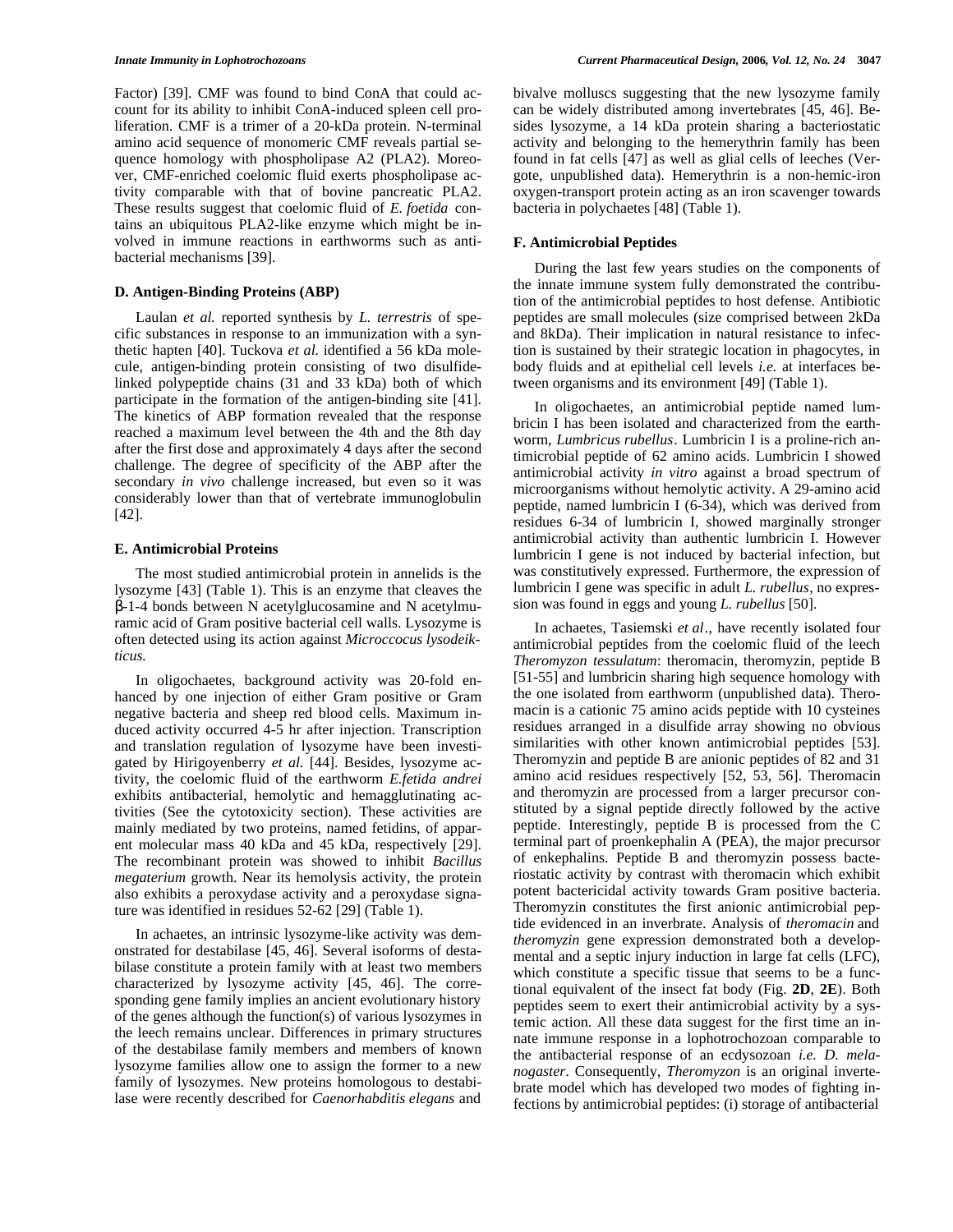peptide derived from PEA, particularly in coelomocytes and/or in nervous system, and release of the peptide into the coelomic fluid after immune challenge (ii) induction after septic injury of gene coding for more classical antimicrobial peptide, mainly in LFC, and rapid release into the body fluid of the antibiotic peptides (Fig. **4**).

#### **G. Cysteine and Serine Protease Inhibitors**

Serine proteases, such as trypsin, thrombin, granzyme B, are important enzymes involved in regulating many physiologic events including the extrinsic pathways of blood coagulation and immune processes. In the immune system, killer lymphocytes combine the activity of a membranolytic protein, perforin, and the serine protease granzyme B to induce target cell apoptosis [57]. Similarly, cysteine proteases such as capthepsins are implicated in processing functions of mammalian antigen presenting cells (APCs) [58]. They allow Class II-antigenic peptide binding by degradation of Ii chaperone in the initial Class II-Ii complex [59].

In oligochaetes, three serine proteases have been isolated from *E. fetida* leukocytes and one is related to trypsin [60]. In the same species, a serine protease inhibitor of 14 kDa contained in the coelomic fluid has been characterized [61]. This enzyme inhibitor shares high homologies with several plant serine protease inhibitors. These molecules seem to be implicated in the cytotoxic cascade involving fetidins, CCF and the prophenoloxidase system (Fig. **3**) [30].

In achaetes**,** a gene tandem cystatin B (*Tt-cysb*)-cathepsin L (*Tt-catl*) was identified in the leech *T. tessulatum* [62]. *Ttcysb* belongs to the cysteine protease inhibitor family. *Ttcysb* gene possesses an open reading frame of 306 nucleotides without signal peptide. The deduced sequence presents 54% sequence identity with human cystatin B. No homologs of *Tt-cysb* are present in *D. melanogaster* and *C. elegans* genomes. The active site sequence (QXVXG) is conserved as well as the glycine at position 5 allowing its interaction with its substrate, the cathepsin L. *Tt-cysb* constitutes the first cystatin B protein isolated in invertebrates. *Tt-catl* be-



**Fig. (4).** Hypothetical scheme of the putative innate immune response of leeches involving antibacterial peptides. Septic injury provokes an important production of mucous that would trap bacteria present in the external environment of the leech. Then, trapped bacteria would be killed by theromacin and theromyzin present in the mucous. At the same time, injury would induce theromacin and theromyzin gene expression and the secretion of the gene products from the LFC into the body fluid of the animal [53]. Thus, theromacin and theromyzin would exert their antimicrobial property through a systemic action. Moreover, antibacterial peptide (peptide B) as well as immune activator (Methionine Enkephalin (Met-Enk)) derived from proenkephalin A (PEA), particularly in coelomocytes and/or in nervous system, are released into the coelomic fluid after immune challenge [52]. This would lead, in conjunction with the phagocytic action of coelomocytes containing cystatin B (*Tt-cysb*) and cathepsin L (*Tt-catl)*, to the microbial killing in the body fluid [62].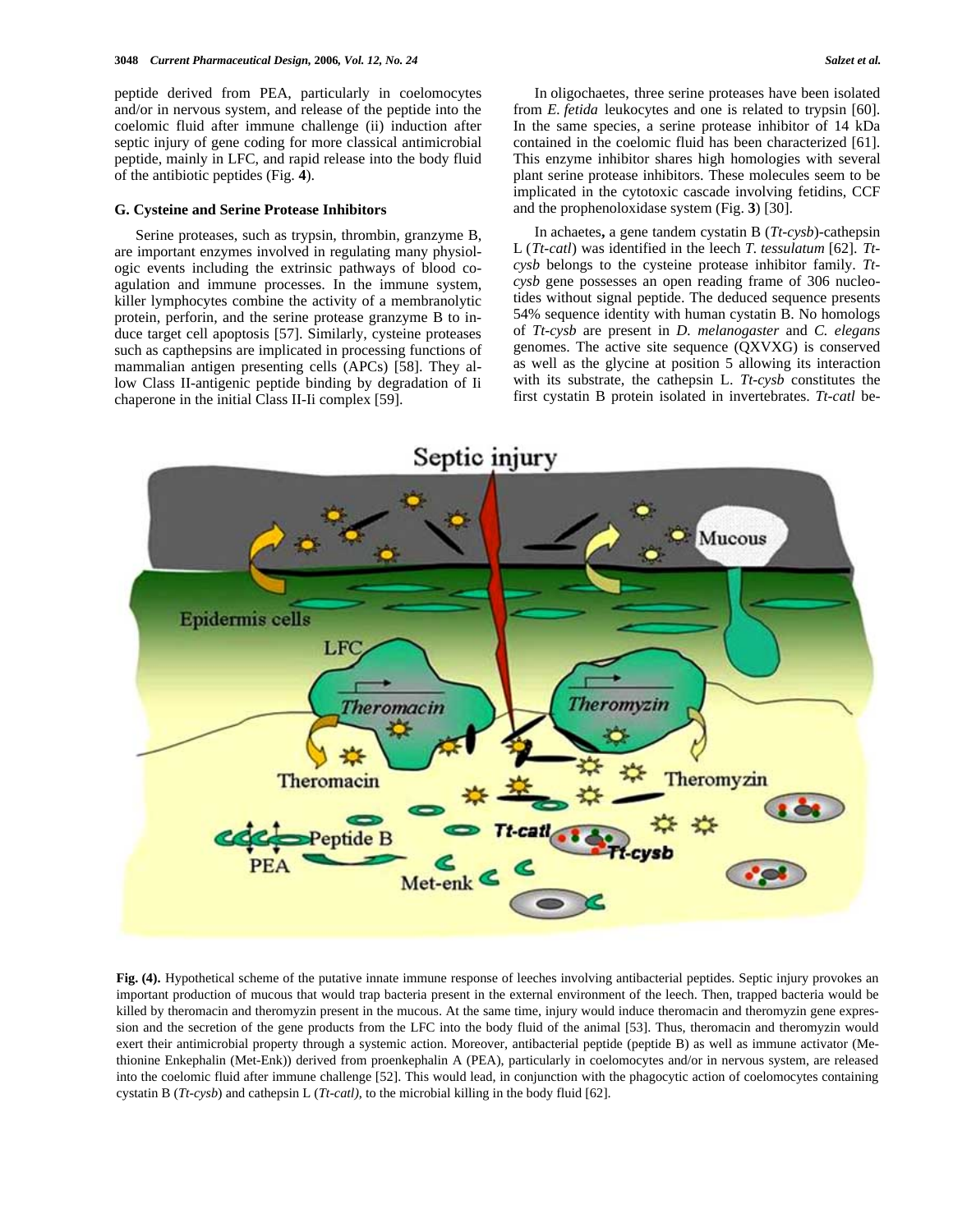longs to the cysteine proteinase family and presents 68% sequence identity with *D. melanogaster* cathepsin L. *Tt-cysb* is only expressed in one circulating coelomic cells population. Bacterial challenge leads to an enhancement of the *Ttcysb* transcript exclusively in these cells. Double *in situ* hybridization showed cathepsin L gene (*Tt-catl*) to be expressed in the same cells suggesting that both *Tt*-cyst and *Ttcatl* gene products might play a role in immune regulation through these circulating coelomic cells (Fig. **2F**). These data are in line with those evidenced in mammals or in drosophila in which cathepsin L is present in small granules of haemocytes and might play a role in phagocytic events [63].

# **III. PERSPECTIVES CONCERNING ANNELID IMMUNITY**

Arthropods, especially insects, represent an important group of invertebrates because of their sheer numbers, and *Drosophila* has provided ample evidence that they possess effective innate immune responses. Yet it is unwise to overgeneralize about the immune system of all invertebrates based upon this single species. If one looks at metazoan phylogeny based on small subunit rRNA, certain interesting revelations emerge. There are two major groups, the prebilaterians and the bilateria, the latter being subdivided into two major groups, the protostomes and deuterostomes. Of the protostomes, in turn, there are two subgroups, the Lophotrochozoa, to which the annelids and mollusks belong, and the Ecdysozoa to which the arthropods and nematodes belong. Although it will not be discussed here, the dominant body of evidence with respect to innate immunity and its relation to vertebrate (mammalian) and plants concerns findings in two ecdysozoan species, *Drosophila* and *C. elegans*. In contrast, lophotrochozoan systems show some distinct differences and may have solved problems of immunodefense in a special manner as has been revealed here with respect to two groups of annelids [3]. Annelids are among the first coelomates and are therefore of special phylogenetic interest. Polychaetes which we did not focus on in this review, are restricted to the marine domain and are considered as the most primitive annelids, based on morphology, physiology and development. Oligochaetes and achaetes are considered as being more evolved as reflected in their immune systems. Compared to other invertebrate groups, data on annelid's immunity reveal heavier emphasis on the cellular than on the humoral response suggesting that immune defense of annelids seems to be principally developed as cellular immunity [37]. However, the Expressed Sequence Tag (EST) sequencing programs on *Lumbricus terrestris* (LumbriBASE; http://www.earthworms.org; and the leech *Hirudo medicinalis* (http://genome.uiowa.edu/projects/leech/), combined with microarrays techniques developed on these models and imaging mass spectrometry will allow acquisition of more information about leech and earthworm humoral immunity. Our preliminary transcriptomic data obtained in leeches (Table 2) [62] dealing with immune responses suggest that this strategy is feasible and that substantial new knowledge will be obtained by analysing lophotrochozoans. This will only lead to further expansion of the two existing schemes that have been proposed concerning earthworm (Fig. **3**) and leech (Fig. **4**) immune responses. In this expanse, we predict more relevant biomedical/clinical applications further than what already exists.

### **ACKNOWLEDGEMENT**

This work was in part supported by the CNRS, the MNERT, the FEDER, the Conseil Regional Nord Pas de Calais, the Genopole of Lille, the Plateau de Proteomique de l'USTL and the NIH-Fogarty Grant. E.L. Cooper is supported by the Alexander von Humboldt Foundation and GAAC grant from the Federal Rebublic of Germany and two grants from NATO, Cooperative Research Grant (971128) and Advanced Research Workshop (976680).

# **REFERENCES**

References 64-66 are related articles recently published in Current Pharmaceutical Design.

- [1] Dhainaut A, Scaps P. Immune defense and biological responses induced by toxics in Annelida. Can J Zool 2001; 79: 233-253.
- [2] Sima P, Vetvicka V. Evolution of immune reactions. Crit Rev Immunol 1993; 13: 83-114.
- [3] Cooper EL, Kauschke E, Cossarizza A. Digging for innate immunity since Darwin and Metchnikoff. Bioessays 2002; 24: 319-33.
- [4] Cooper EL, Kauschke E, Cossarizza A. Annelid humoral immunity: cell lysis in earthworms. Adv Exp Med Biol 2001; 484: 169- 83.
- [5] Valembois P, Roch, Boiledieu D. In Phylogeny of immunological memory, M.G. Manning, ed.; Elsevier-North Holland Biomedical Press: Amsterdam 1980; pp. 47-55.
- [6] Suzuki MM, Cooper EL. Allogeneic killing by earthworm effector cells. Nat Immun 1995; 14: 11-9.
- [7] Cossarizza A, Cooper EL, Quaglino D, Salvioli S, Kalachnikova G, Franceschi C. Mitochondrial mass and membrane potential in coelomocytes from the earthworm Eisenia foetida: studies with fluorescent probes in single intact cells. Biochem Biophys Res Commun 1995; 214: 503-10.
- [8] Cooper EL. Phylogeny of cytotoxicity. Endeavor 1981; 4.
- [9] Franceschi C, Cossarizza A, Monti D, Ottaviani E. Cytotoxicity and immunocyte markers in cells from the freshwater snail Planorbarius corneus (L.) (Gastropoda pulmonata): implications for the evolution of natural killer cells. Eur J Immunol 1991; 21: 489-93.
- [10] Cooper EL, Wright RK, Stein EA, Roch PJ, Mansour MH. Immunity in earthworms and tunicates with special reference to receptor origins, Karger 1987.
- [11] Cooper EL, Roch PG, Wright RK. Phylogeny of mononuclear phagocytes, University of Tokyo Press: Tokyo 1982.
- [12] Suzuki MM, Cooper EL. Spontaneous cytotoxic earthworm leukocytes kill K562 tumor cells. Zoolog Sci 1995; 12: 443-51.
- [13] Quaglino D, Cooper EL, Salvioli S, Capri M, Suzuki MM, Ronchetti IP, *et al*. Earthworm coelomocytes *in vitro*: cellular features and "granuloma" formation during cytotoxic activity against the mammalian tumor cell target K562. Eur J Cell Biol 1996; 70: 278-8.
- [14] Cossariza A. Earthworm leukocytes that are not phagocytic and cross-react with several human epitopes can kill human tumor cell lines. Exp Cell Res 1996; 224: 174-182.
- [15] Roch P, Cooper EL, Eskinazi DP. Serological evidences for a membrane structure related to human beta 2-microglobulin expressed by certain earthworm leukocytes. Eur J Immunol 1983; 13:  $1037 - 42$ .
- [16] Engelmann P, Pal J, Berki T, Cooper EL, Nemeth P. Earthworm leukocytes react with different mammalian antigen-specific monoclonal antibodies. Zoology 2002; 105: 257-265.
- [17] Cooper EL. In Invertebrate immunology, B and Muller Rinchevich, WEG, ed.; Springer-Verlag: Heidelberg 1996; pp. 10-45.
- [18] de Eguileor M, Grimaldi A, Tettamanti G, Valvassori R, Cooper EL, Lanzavecchia G. Lipopolysaccharide-dependent induction of leech leukocytes that cross-react with vertebrate cellular differentiation markers. Tissue Cell 2000; 32: 437-45.
- [19] de Eguileor M, Grimaldi A, Tettamanti G, Valvassori R, Cooper EL, Lanzavecchia G. Different types of response to foreign antigens by leech leukocytes. Tissue Cell 2000; 32: 40-8.
- [20] de Eguileor M; Tettamanti G; Grimaldi A; Congiu T; Ferrarese R; Perletti G, *et al*. Leeches: immune response, angiogenesis and biomedical applications. Curr Pharm Des 2003; 9: 133-47.